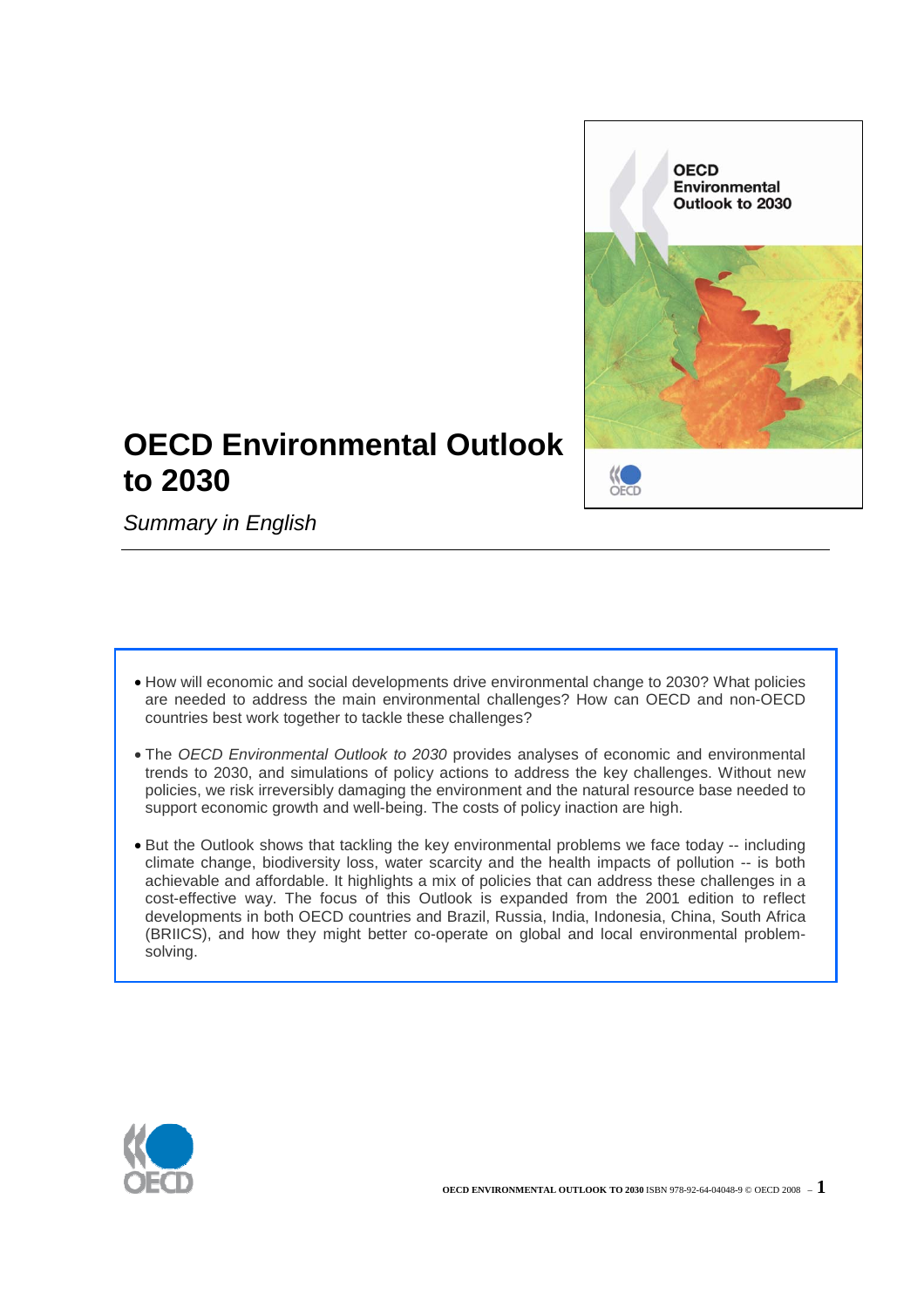## **KEY MESSAGES**

The *OECD Environmental Outlook to 2030* is based on projections of economic and environmental trends to 2030. The key environmental challenges for the future are presented according to a "traffic light" system (see Table 1). The *Outlook* also presents simulations of policy actions to address the key challenges, including their potential environmental, economic and social impacts.

|                                                     | [Green Light]                                                                            | [Yellow Light]                                                           | [Red Light]                                                                                                                                                           |
|-----------------------------------------------------|------------------------------------------------------------------------------------------|--------------------------------------------------------------------------|-----------------------------------------------------------------------------------------------------------------------------------------------------------------------|
| Climate change                                      |                                                                                          | <b>Declining GHG emissions</b><br>per unit of GDP                        | <b>Global GHG emissions</b><br>Increasing evidence of an already<br>changing climate                                                                                  |
| Biodiversity &<br>renewable<br>natural<br>resources | Forested area in OECD<br>countries                                                       | Forest management<br>Protected areas                                     | Ecosystem quality<br>$\bullet$<br>Species loss<br>Invasive alien species<br>$\bullet$<br><b>Tropical forests</b><br><b>Illegal logging</b><br>Ecosystem fragmentation |
| Water                                               | Point-source water<br>pollution in OECD<br>countries (industry,<br>municipalities)       | Surface water quality and<br>wastewater treatment                        | Water scarcity<br>$\bullet$<br>Groundwater quality<br>Agricultural water use & pollution                                                                              |
| Air quality                                         | OECD country SO <sub>2</sub> &<br><b>NO<sub>x</sub></b> emissions                        | PM & ground-level ozone<br>Road transport emissions                      | Urban air quality<br>$\bullet$                                                                                                                                        |
| Waste &<br>hazardous<br>chemicals                   | Waste management in<br><b>OECD</b> countries<br><b>OECD</b> country<br>emissions of CFCs | Municipal waste<br>generation<br>Developing country<br>emissions of CFCs | Hazardous waste management and<br>transportation<br>Waste management in developing<br>$\bullet$<br>countries<br>Chemicals in the environment and<br>in products       |

**Table 1. The** *OECD Environmental Outlook to 2030*

*Source*: KEY: *Green light* = environmental issues which are being well managed, or for which there have been significant improvements in management in recent years but for which countries should remain vigilant. *Yellow light* = environmental issues which remain a challenge but for which management is improving, or for which current state is uncertain, or which have been well managed in the past but are less so now. *Red light* = environmental issues which are not well managed, are in a bad or worsening state, and which require urgent attention. All trends are global, unless otherwise specified.

#### **Action is affordable: policy scenarios and costs**

The *Outlook* highlights some of the "red light" issues that need to be addressed urgently. The policy scenarios in this *Outlook* indicate that the policies and technologies needed to address the challenges are available and affordable. Ambitious policy actions to protect the environment can increase the efficiency of the economy and reduce health costs. In the long term, the benefits of early action on many environmental challenges are likely to outweigh the costs.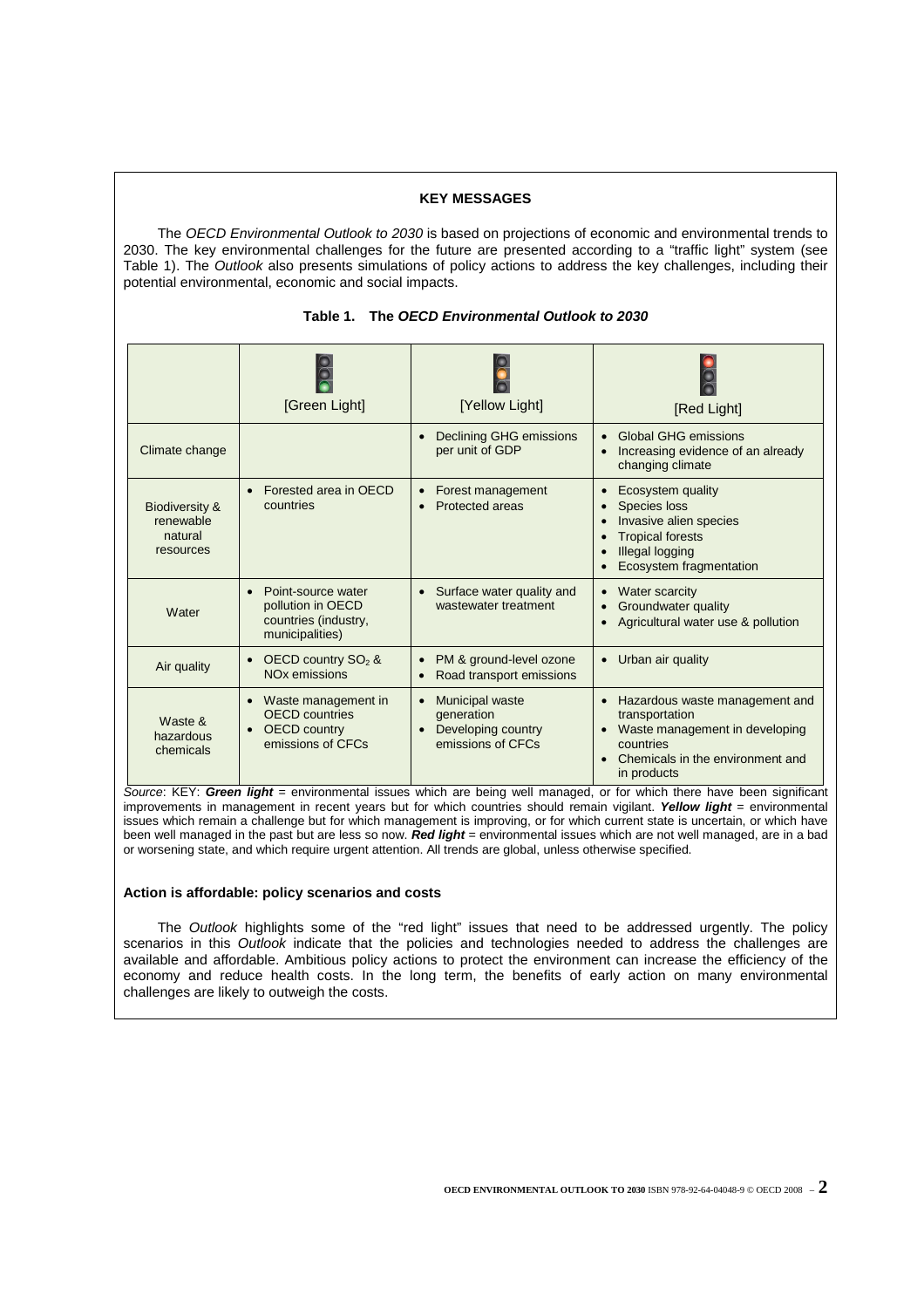As an example, a hypothetical global "OECD Environmental Outlook (EO) policy package" (EO policy package, see Chapter 20) was applied. It shows that, by combining specific policy actions, some of the key environmental challenges can be addressed at a cost of just over 1% of world GDP in 2030, or about 0.03 percentage points lower average annual GDP growth to 2030 (Figure 1). Thus world GDP would be about 97% higher in 2030 than today, rather than nearly 99% higher. Under such a scenario, emissions of nitrogen oxides and sulphur oxides would be about one-third less in 2030 while little change is projected under a no-new-policy baseline scenario, and by 2030 growth in greenhouse gas emissions would be contained to 13% rather than 37%.



More ambitious policy action than the EO policy package would be needed to stabilise greenhouse gas concentrations at the levels being considered in international discussions (Figure 2). Another simulation was run of policies needed to stabilise atmospheric concentration at 450ppm CO<sub>2</sub>eq, one of the most ambitious targets being discussed. The simulation shows that to reach this target, actions by all countries are needed to achieve a



Note: OECD 2008 = all OECD countries apply a GHG tax of USD 25 per tonne of  $CO_2$ -eq; Delayed 2020 = all countries apply the tax, starting only in 2020; Phased 2030 = OECD countries apply the tax in 2008, BRIC in 2020 and Rest of the World (ROW) in 2030; All 2008 = all countries apply the tax, starting in 2008; 450ppm = scenario to stabilize GHG concentrations in the atmosphere at 450 ppm  $CO<sub>2</sub>$ -eq; For all USD 25 tax cases, the tax is escalating by about 2% per year after the initial year of introduction.

39% reduction in global greenhouse gas emissions by 2050 relative to 2000 levels (Figure 3). Such action would reduce GDP by 0.5% and 2.5% below Baseline estimates in 2030 and 2050 respectively, equivalent to a reduction in annual GDP growth of about 0.1 percentage points per annum on average. The more countries and sectors that participate in climate change mitigation action, the cheaper and more effective it will be to curb global greenhouse gas emissions. However, these costs are not distributed evenly across regions as seen in Figure 1. This suggests the need for burden-sharing mechanisms within an international collaborative framework to protect the global climate. While OECD countries should take the lead, further co-operation with a wider group of<br>emerging economies. the emerging economies. "BRIICS" countries (Brazil, Russia, India, Indonesia, China and South Africa) in particular, can achieve common environmental goals at lower costs.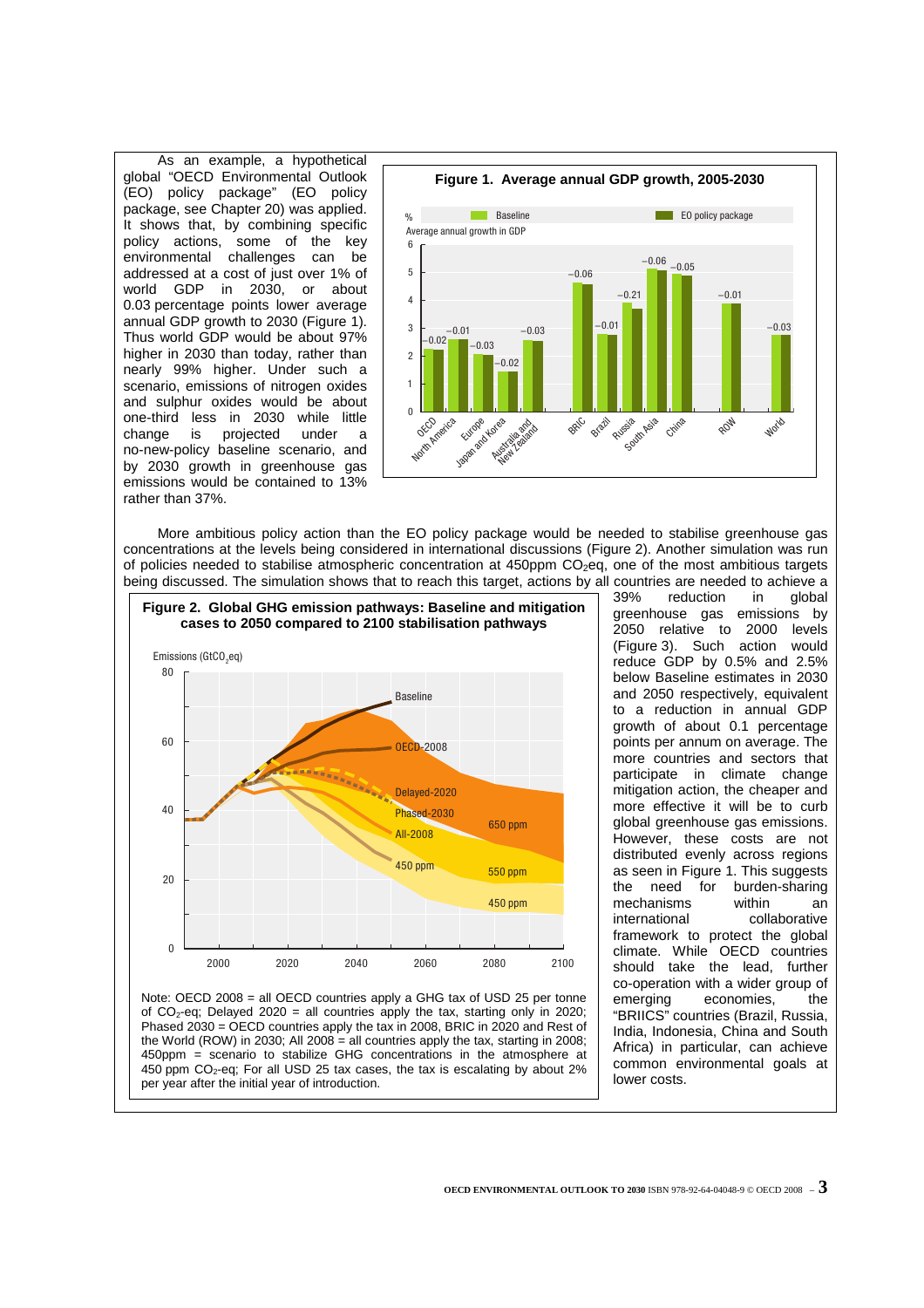

#### **The consequences of environmental policy inaction**

If no new policy actions are taken, within the next few decades we risk irreversibly altering the environmental basis for sustained economic prosperity. To avoid that, urgent actions are needed to address in particular the "red light" issues of climate change, biodiversity loss, water scarcity and health impacts of pollution and hazardous chemicals (Table 1).

Without further policies, by 2030, for example:

- Global emissions of greenhouse gases are projected to grow by a further 37%, and 52% to 2050 (Figure 3a). This could result in an increase in global temperature over pre-industrial levels in the range of 1.7-2.4° Celsius by 2050, leading to increased heat waves, droughts, storms and floods, resulting in severe damage to key infrastructure and crops.
- A considerable number of today's known animal and plant species are likely to be extinct, largely due to expanding infrastructure and agriculture, as well as climate change<br>(Figure 4). Food and (Figure 4). Food and<br>biofuel production production together will require a 10% increase in farmland worldwide with a further loss of wildlife habitat. Continued loss of biodiversity is likely to limit the Earth's capacity to provide the valuable ecosystem services that support economic growth and human well-being.

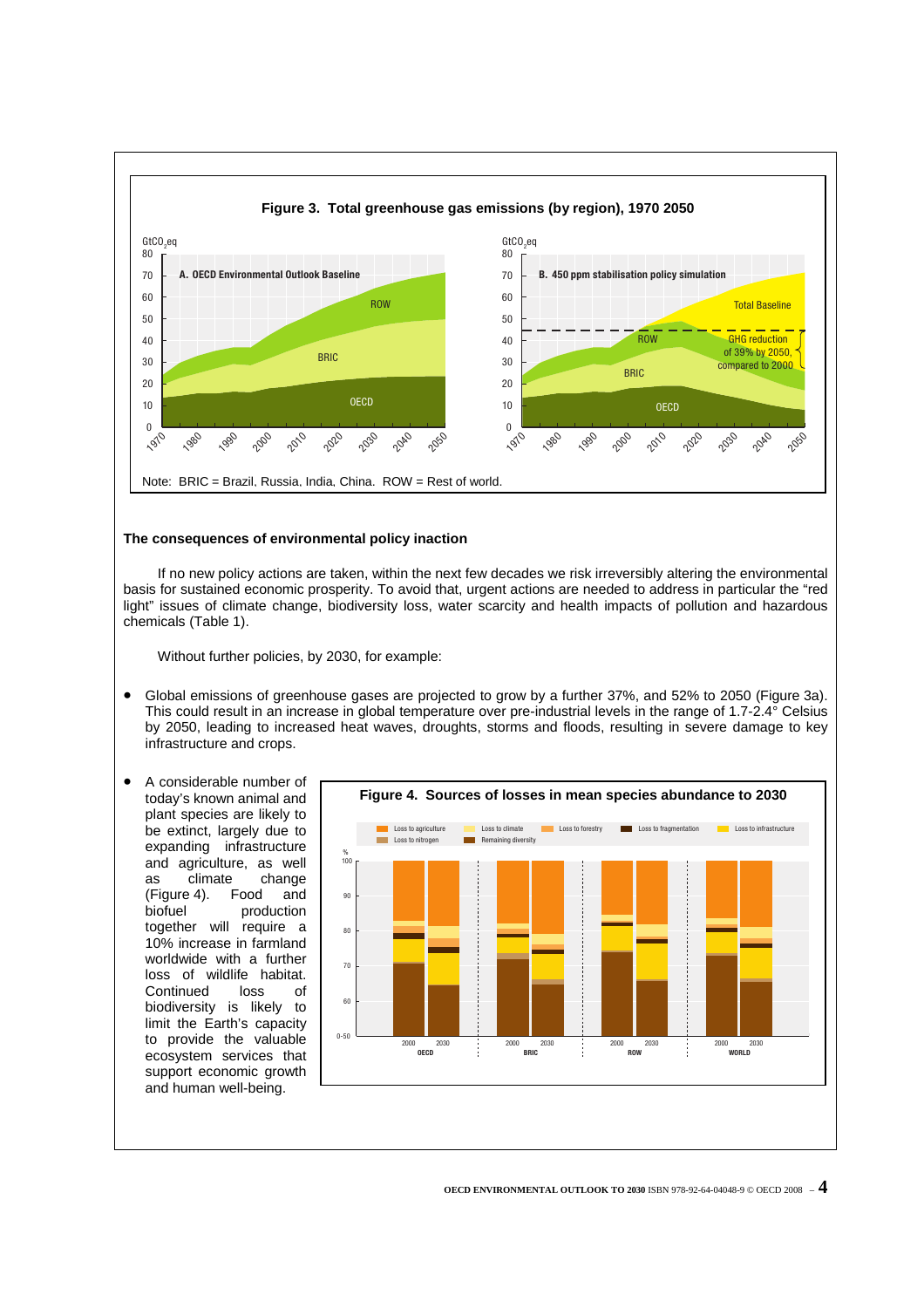- Water scarcity will worsen due to unsustainable use and management of the resource as well as climate change; the number of people living in areas affected by severe water stress is expected to increase by another 1 billion to over 3.9 billion (Figure 5).
- Health impacts of air pollution will increase worldwide, with the number of premature deaths linked to<br>ground-level ozone quadrupling ground-level (Figure 6) and those linked to particulate matter more than doubling. Chemical production volumes in non-OECD countries are rapidly increasing, and there is insufficient information to fully assess the risks of chemicals in the environment and in products.



The greatest environmental impacts

will be felt by developing countries, which are less equipped to manage and adapt. But the economic and social costs of policy inaction or delaying action in these areas are significant and are already affecting economies including in OECD countries — directly (*e.g*. through public health service costs) as well as indirectly (*e.g.* through reduced labour productivity). The costs of policy inaction for biodiversity loss (*e.g*. fisheries) and climate change could be considerable.



#### **Key policy options**

There is a window of opportunity now to introduce ambitious policy changes to tackle the key environmental<br>problems and promote problems and promote<br>sustainable development. development. Investment choices being made today need to be steered towards a better environmental future, particularly choices that will "lock-in" energy modes, transport infrastructure and building stocks for decades to come. The following actions are essential:

- Use a mix of complementary policies to tackle the most challenging and complex environmental problems, with a strong emphasis on market-based instruments, such as taxes and tradable permits, in order to reduce the costs of action.
- Prioritise action in the key sectors driving environmental degradation: energy, transport, agriculture and fisheries. Environmental ministers cannot do this alone. Environmental concerns need to be integrated into all policy-making by relevant ministries including finance, economy and trade, and reflected in all production and consumption decisions.
- Ensure that globalisation can lead to more efficient use of resources and the development and dissemination of eco-innovation. Business and industries need to play a lead role, but governments must provide clear and consistent long-term policy frameworks to encourage eco-innovation and to safeguard environmental and social goals.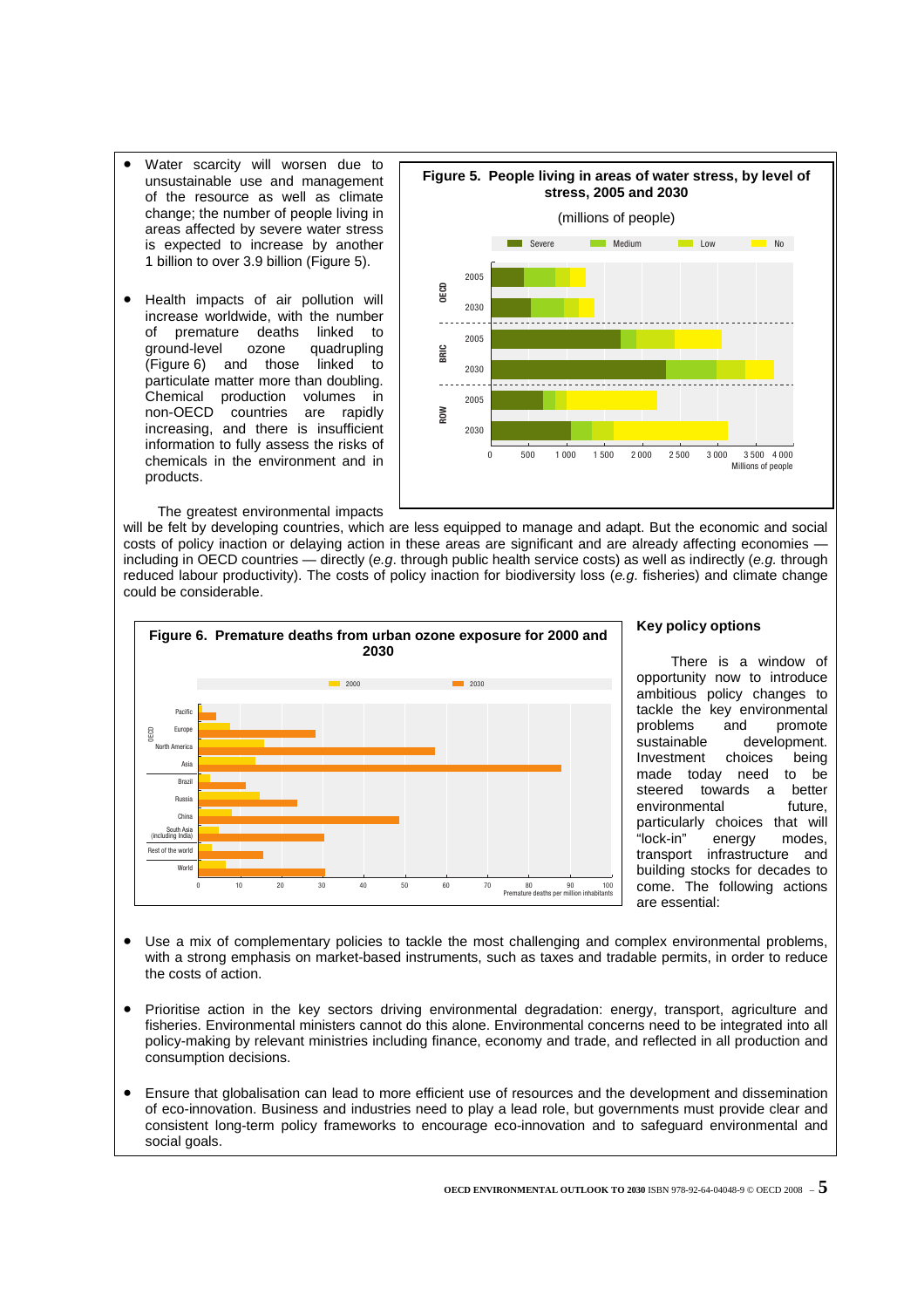- Improve partnerships between OECD and non-OECD countries to address global environmental challenges. Brazil, Russia, India, Indonesia, China and South Africa (BRIICS) in particular are key partners given their growing influence in the world economy and increasing share of global environmental pressures. Further environmental co-operation between OECD and non-OECD countries can help spread knowledge and technological best practices.
- Strengthen international environmental governance to better tackle trans-boundary and global environmental challenges.
- Strengthen attention to the environment in development co-operation programmes, and promote more coherent policies.

#### **What will the environment be like in 2030 if no further action is taken?**

OECD countries have made significant progress in addressing many environmental challenges over the past few decades. Pollution from industrial sources has been reduced, forest coverage and the

number and size of natural protected areas have increased (although the quality of protected areas is not always high, and there are still too few marine protected areas), ozone depleting substances have largely been phased-out and the use of natural resources, water and energy has to some extent been decoupled from continuing economic growth (*i.e.* become more efficient per unit of GDP). Policies that successfully led to these achievements should be maintained and scaled-up. However, in most cases, the increasing pressures on the environment from population and economic growth have out-paced the benefits of any efficiency gains.

*Without more ambitious policies, increasing pressures on the environment could cause irreversible damage within the next few decades.* 

The remaining environmental challenges (see Table 1) are of an increasingly complex or global nature, and their impacts may only become apparent over long timeframes. Among the most urgent of these challenges for both OECD and non-OECD countries are climate change, biodiversity loss, the unsustainable management of water resources and the health impacts of pollution and hazardous chemicals. We are not managing our environment in a sustainable manner.

The picture of economic and environmental trends in the coming decades will differ from region to region. By 2030, the world economy is expected to nearly double and world population to grow from 6.5 billion today to over 8.2 billion people. Most of the growth in both income and population will be in the emerging economies of Brazil, Russia, India, Indonesia, China and South Africa (the BRIICS) and in other developing countries. Rising income and aspirations for better living standards will increase the pressure on the planet's natural resources. The economic prospects of many of the poorest countries are threatened by unsustainable use of natural resources, uncontrolled pollution in rapidly-growing cities and the impacts of climate change. Developing countries are the most vulnerable to climate change as they lack the necessary financial and institutional capacity to adapt.

The global importance of rapidly emerging economies is growing as they become major economic and trade partners, competitors, resource users and polluters on a level that compares to the largest of OECD countries. The primary energy consumption of Brazil, Russia, India and China together is expected to grow by 72% between 2005 and 2030, compared with 29% in the 30 OECD countries. Unless ambitious policy action is taken, greenhouse gas emissions from just these four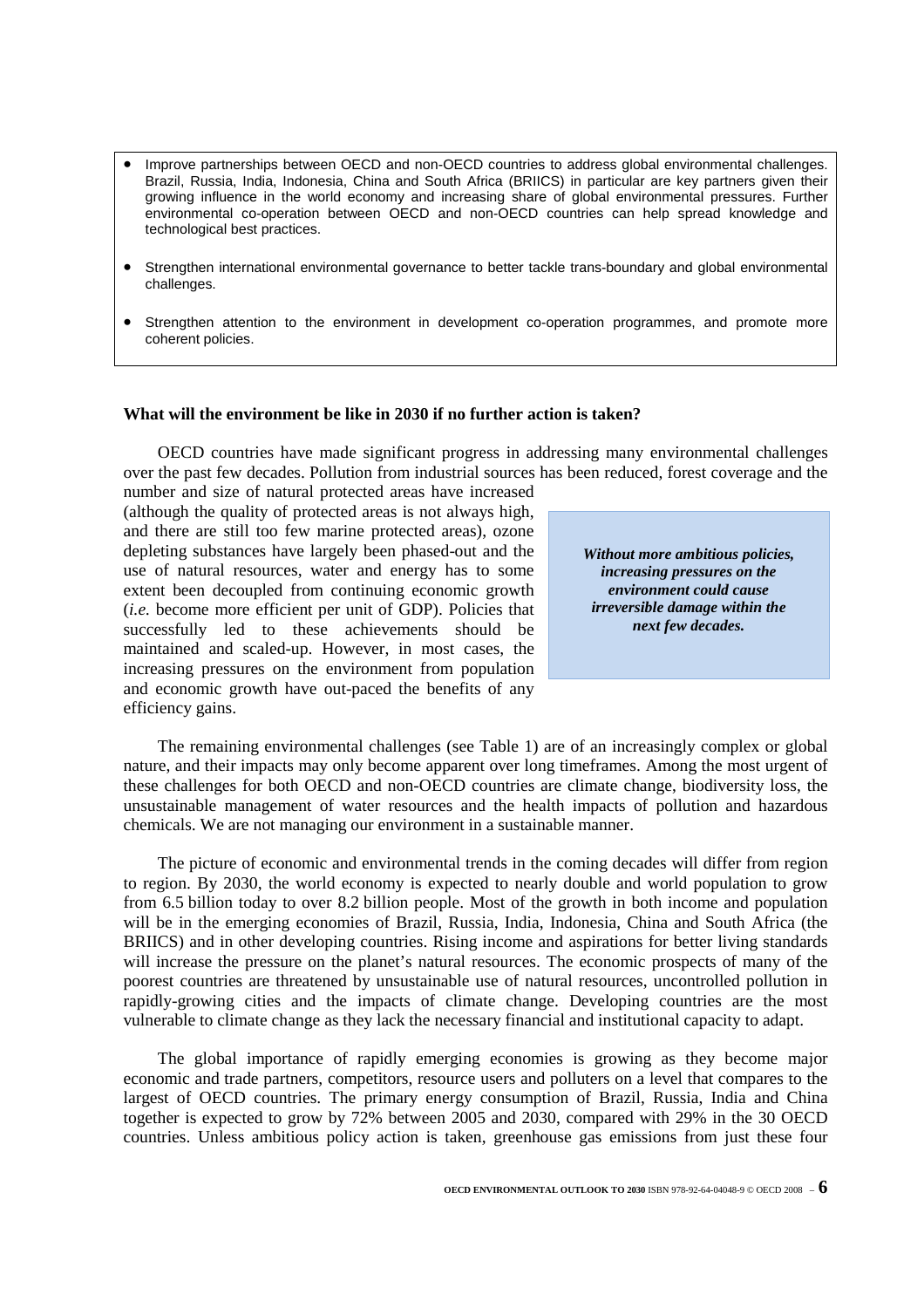countries will grow by 46% to 2030, surpassing those of the 30 OECD countries combined. Already, 63% of the population in Brazil, Russia, India and China together are living under medium to severe water stress; this share will increase to 80% by 2030 unless new measures to better manage water resources are introduced.

#### **Policy action is affordable, and the cost of inaction is high**

Protecting the environment can go hand-in-hand with continued economic growth. The *Outlook* estimates that world GDP will grow by nearly 99% between 2005 and 2030 under a Baseline projection reflecting no new policies. Without policy changes, the environmental consequences of this growth will be significant. But good environmental policies can lead to "win-win" opportunities for the environment, human health and the economy. To demonstrate this, a hypothetical global "*OECD Environmental Outloo*k policy package" (EO policy package) of a number of specific policy actions to address

*A policy package to address some of these key environmental challenges could cost as little as a loss of 0.03 percentage points in annual average GDP growth globally to 2030.* 

several key environmental challenges simultaneously was put together. The EO policy package would imply a reduction of just over 1% in world GDP in 2030, such that world GDP would be about 97% higher in 2030 than today, instead of nearly 99% higher. On average, this would mean a loss of 0.03 percentage points in annual GDP growth globally to 2030.

Tackling a specific environmental problem can in some cases offer co-benefits in terms of reduction in other environmental pressures, and solutions to global problems can also help to address local environmental problems and *vice versa*. For example, measures to reduce vehicle emissions can both reduce greenhouse gas emissions and improve local air quality, while better insulation for homes and offices can cut energy bills for households and reduce pollution from energy production. For example, the climate policy simulation of a 450ppm  $CO<sub>2</sub>$ eq stabilisation pathway also found that, in addition to reducing greenhouse gas emissions, the ambitious climate change policies would also lead to reductions in sulphur oxides of 20-30% and in nitrogen oxides of 30-40% by 2030. Similarly, regulations to limit agricultural water pollution from nitrogen fertilisers can also reduce atmospheric emission of nitrous oxide, a potent greenhouse gas.

Governments have the responsibility to create appropriate incentives for businesses and consumers to make choices that can help prevent future environmental problems. The investment choices being made today will determine future environmental outcomes. For example, the types of energy infrastructure put in place today will lock-in for decades to come emissions of greenhouse

gases. Investments in transport infrastructure today will also affect future mobility options and their environmental impacts. The energy efficiency of our building stock for the coming decades or even centuries is determined by the construction and building efficiency regulations in place today. Fast growing economies offer enormous opportunities for investments in new energy efficiency technologies. For example, China is building new coal-power plants at a rapid pace, and its urban residential building stock is expected to more than double in the next 20 years.

*The cost of inaction is high, while ambitious actions to protect the environment are affordable and can go hand-in-hand with economic growth.*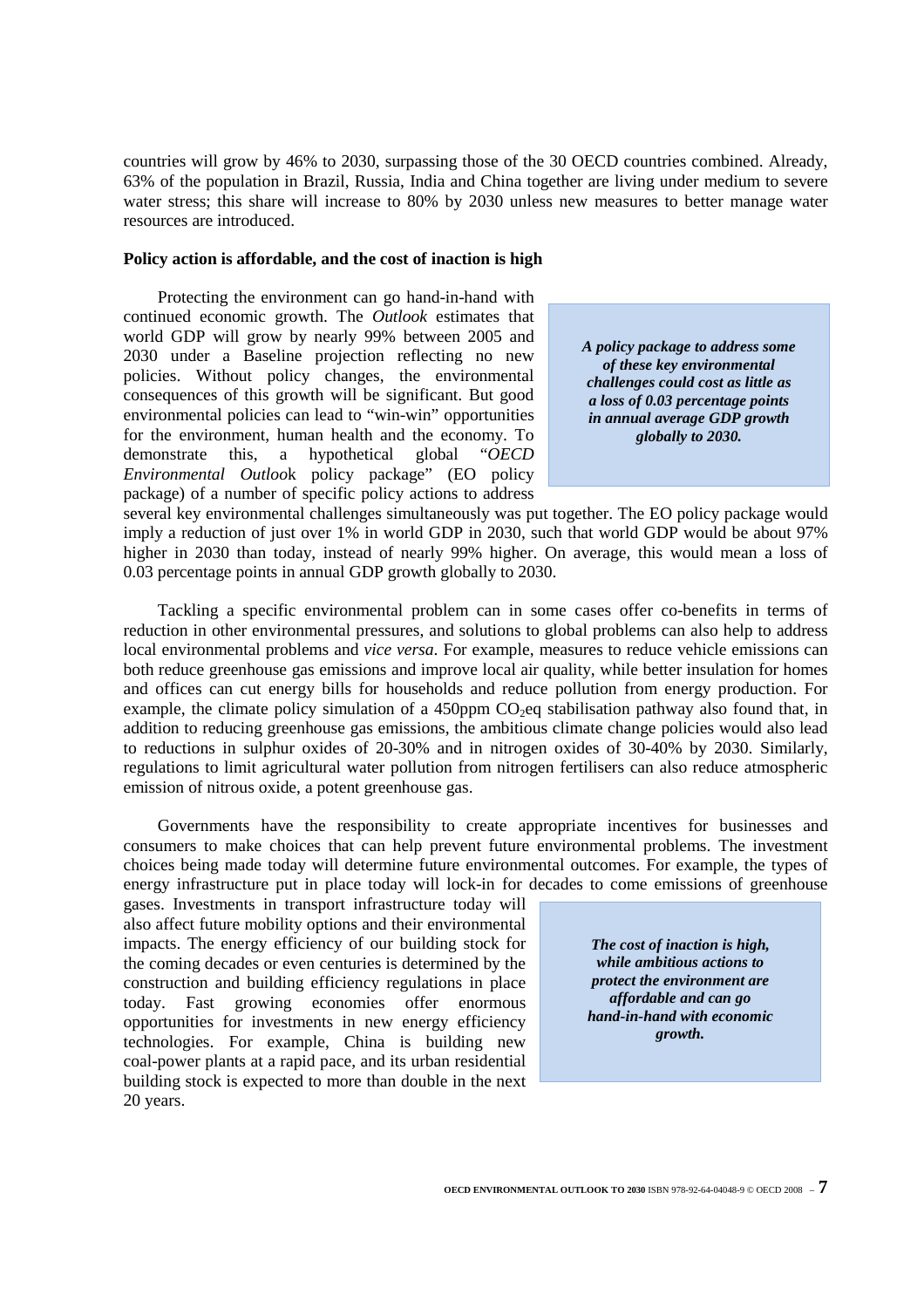*A window of opportunity to act is now open where investments in building, energy and transport infrastructure will be made in the coming decades, especially in fast growing economies.* 

For many of these actions, there will be long delays before their benefits are realised; and in turn, many short-sighted policy decisions taken today may lead to long-term environmental challenges. This makes timing an important issue for the design and implementation of environmental policy over the coming decades. The costs of delaying action, however, could be critical, especially where policy decisions have long-term or irreversible environmental implications or where it is impossible to predict with precision the full extent and character of

damage. Biodiversity loss and species extinction are one such example. For climate change, deciding when to act involves balancing the economic costs of more rapid emission reductions now against the future climate risks of delay.

A window of opportunity to act is now open, but it will not be open for long. We need forward-looking policies today to avoid the high costs of inaction or delayed action over the longer-term.

#### **What action should be taken?**

#### *Ensure efficient resource use and eco-innovation*

Trade and investment liberalisation can encourage more efficient allocation of resources globally, if sound environmental policy and institutional frameworks are in place. In their absence, globalisation can amplify market and policy failures and intensify environmental pressures. Effective policies are required at local, national, regional and global levels.

Globalisation expands markets and promotes competition, and can motivate businesses to adapt and innovate. Some private sector leaders are already moving ahead, encouraged by stakeholders and consumer demands for "green" innovation and products. Eco-innovation and the wider use of eco-efficient techniques not only improve environmental performance, but can also raise economic productivity, making businesses and leading countries more competitive. The environmental goods and services sector is

*Globalisation provides opportunities to promote efficient use of resources and to spur the development and spread of eco-innovation.*

likely to expand significantly in the future. Businesses can reap the benefits of globalisation if they seize the "first mover" advantage of eco-innovation. Technological solutions have already addressed many environmental problems, and new ones are developing, such as carbon capture and storage and hybrid vehicles, which are likely to become increasingly cost-competitive within the next few decades. For example, if "second generation" biofuel technology (based on biomass waste) becomes widely available by 2030, the projected expansion of agricultural lands to supply biofuels production, the increased use of pesticides, fertilisers and water, and the impacts on biodiversity and ecosystems associated with this land use, could be avoided.

Business has a central role in driving eco-innovation, but governments have an important responsibility to set the appropriate policy frameworks according to national circumstances: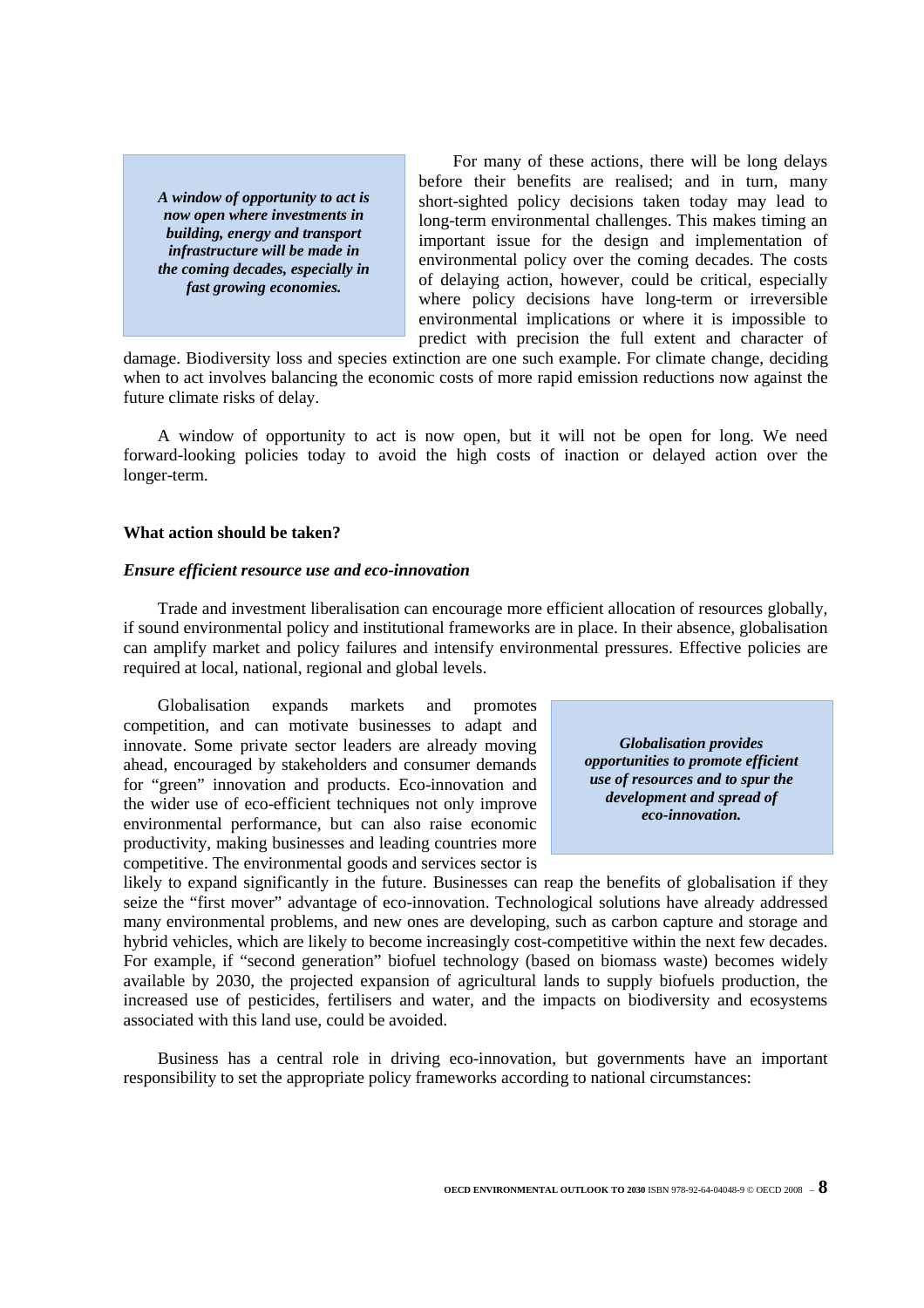- Long-term policy frameworks that allow environmental costs to be priced into economic activities (*e.g.* through green taxes and tradable permits or regulation) to make green technologies cost-competitive and provide business with the incentives to innovate.
- Well-targeted government support for basic R&D for eco-innovation where justified, including enhanced government-business partnerships.
- Strong policy and institutional frameworks to promote environmental and social objectives alongside efforts to liberalise trade and investment and to level the playing field to make environmental protection and globalisation mutually supportive.

Liberalisation of trade in environmental goods and services could help realise this objective. The number of regional trade agreements is still low but is increasing rapidly, and many now include commitments for environmental co-operation. Multilateral instruments such as the *OECD Recommendation on Environment and Export Credit* and the *OECD Guidelines for Multinational Enterprises* encourage environmentally and socially responsible corporate behaviour and accountability.

While globalisation has a range of potential impacts — both good and bad — on the environment, the state of the environment and natural resources also affects economic development and globalisation. Competition for scarce natural resources, harvesting of some renewable resources such as fish stocks and tropical timber, the impacts of changing climate on agricultural production, energy prices, the search for alternative energy sources, and others, may heavily influence trade and investment patterns in the coming years.

## *Enhance international environmental co-operation*

Economic globalisation, as well as the global nature of many environmental problems, require OECD and non-OECD countries to work together to address the most pressing global environmental challenges and promote sustainable development.

• Developing countries have opportunities to learn from the experience of other countries and "leapfrog" to more energy-efficient, resource-efficient and greener development paths, taking advantage of new know-how and technologies. OECD and non-OECD countries need to work together to spread knowledge, best practices and technologies to mutually benefit from more sustainable production and consumption patterns worldwide.

*OECD and non-OECD countries need to work together to achieve common environmental goals.* 

- Some of the poorest countries in the world have been left behind by globalisation by failing to integrate into the world economy due to their lack of capacity to capture the benefits of globalisation and also due to trade barriers in OECD countries. Further efforts are needed to integrate environmental concerns into development co-operation programmes.
- The BRIICS, in particular, need to be part of international solutions to global environmental challenges, given their increasing role in the world economy and rapidly growing environmental impacts. Also, further environmental co-operation between OECD countries and BRIICS can achieve global environmental goals at lower costs for all.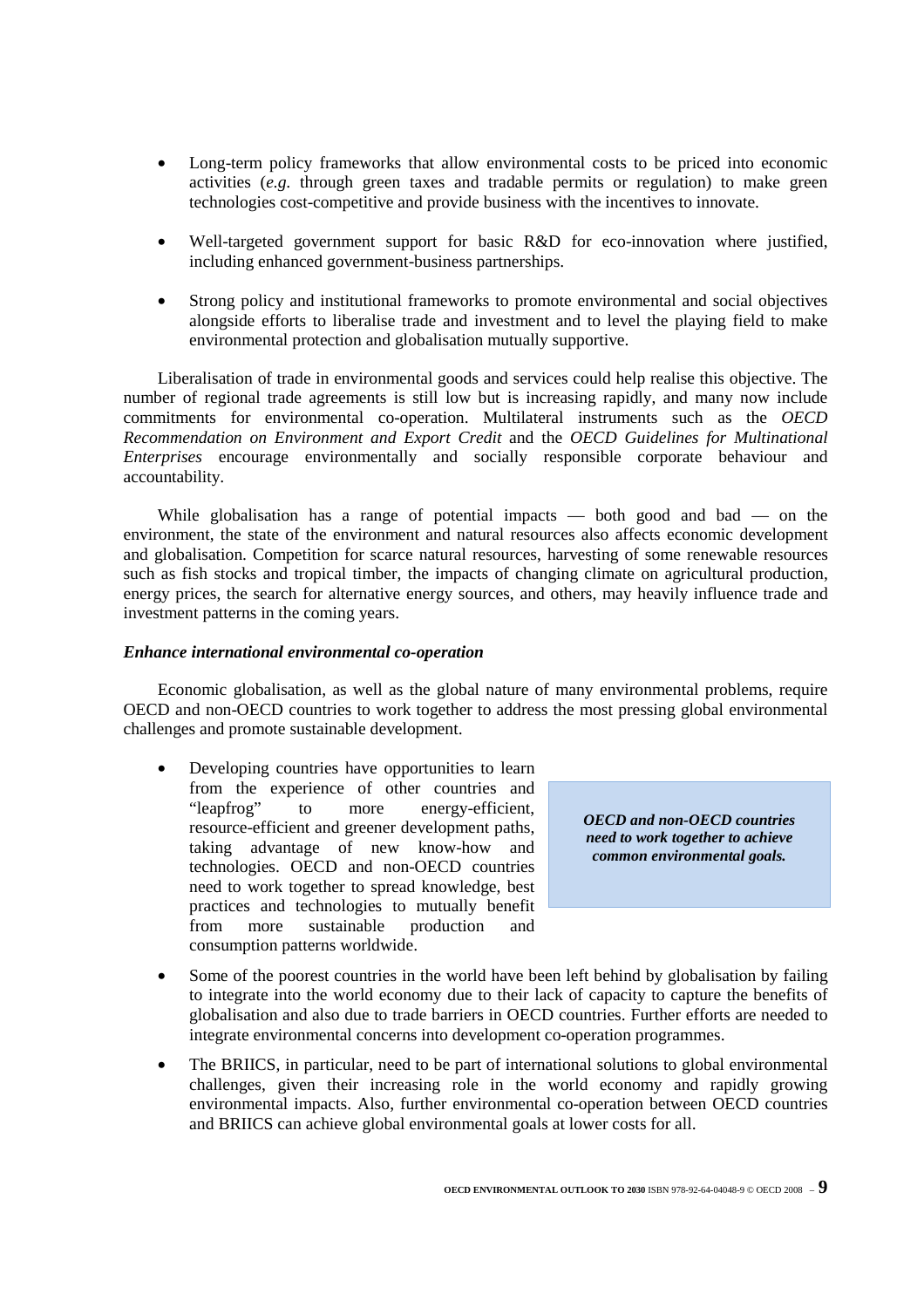- For climate change, the more countries that participate in mitigation action, and the more sectors and greenhouse gases that are covered, the cheaper it will be to curb global emissions. The *Outlook* indicates that if OECD countries alone implement a carbon tax starting at USD 25/tonne of  $CO<sub>2</sub>$  in 2008, this would lead to a 43% reduction in OECD greenhouse gas emissions. However, global emissions would still be 38% higher in 2050 compared to the 2000 levels. If Brazil, China, India and Russia follow suit with the same policy in 2020, and the rest of the world in 2030, global greenhouse gas emissions in 2050 could be brought down to the 2000 levels (0% increase).
- Stronger international environmental governance is needed to ensure implementation of international agreements to tackle trans-boundary and global environmental challenges.

# *Prioritise actions in the key sectors affecting the environment: energy, transport, agriculture and fisheries*

Most environmental problems can only be solved by coherent government-wide policy actions and co-operation with businesses and civil society. Relevant ministries need to work together to develop better co-ordinated policies so that environmental concerns are integrated into actions by key ministries such as finance, trade, industry, energy, transport, agriculture and health. For example, adaptation to climate change that is already locked-in by past

*Many environmental challenges cannot be solved by environment ministries alone.* 

emissions will increasingly need to be integrated into policies governing energy, transport and water infrastructure, land use planning, and development co-operation. Also, the development of biofuels needs to take account of their overall life-cycle impacts on the environment and on food prices. Coherent policy impact assessments need to cover all relevant policy areas, including energy, agriculture, environment, as well as research and technology development, in order to avoid a situation where governments subsidise energy production that can result in dubious environmental benefits and lead to higher agricultural commodity prices. Government authorities increasingly need to work together, including across different levels of government (central, regional, state, local), to successfully ensure the development and implementation of coherent environmental policies.

The *OECD Environmental Outlook* highlights the priority actions needed in key sectors to prevent the environmental damage projected to 2030:

• **Energy**. Fossil fuel use is the main source of carbon dioxide emissions, the principal greenhouse gas that causes climate change. The *Outlook* projects world energy-related carbon dioxide emissions to increase by 52% to 2030 under the no-new-policy Baseline scenario. Meanwhile, world energy sulphur and nitrogen emissions are projected to remain stable around or below recent levels. As investments in energy infrastructure lock-in technologies, fuel needs and related emissions for years to come, an appropriate policy framework is needed now to promote renewable energy and low-carbon alternative processes and fuels, including technologies for carbon capture and storage. Energy pricing that reflects the full cost of carbon is essential, but regulations and support for research and development of new technologies are also needed. Governments should avoid policies that lock-in specific technologies or fuel choices, in particular avoiding technology-specific targets (*e.g.* for biofuels), in order to leave all technology options open and to provide incentives for further innovation. Policies to promote cost-effective energy efficiency measures for buildings, transport and electricity production are needed urgently, particularly in fast growing economies, where infrastructure is being put in place today which will last for many decades.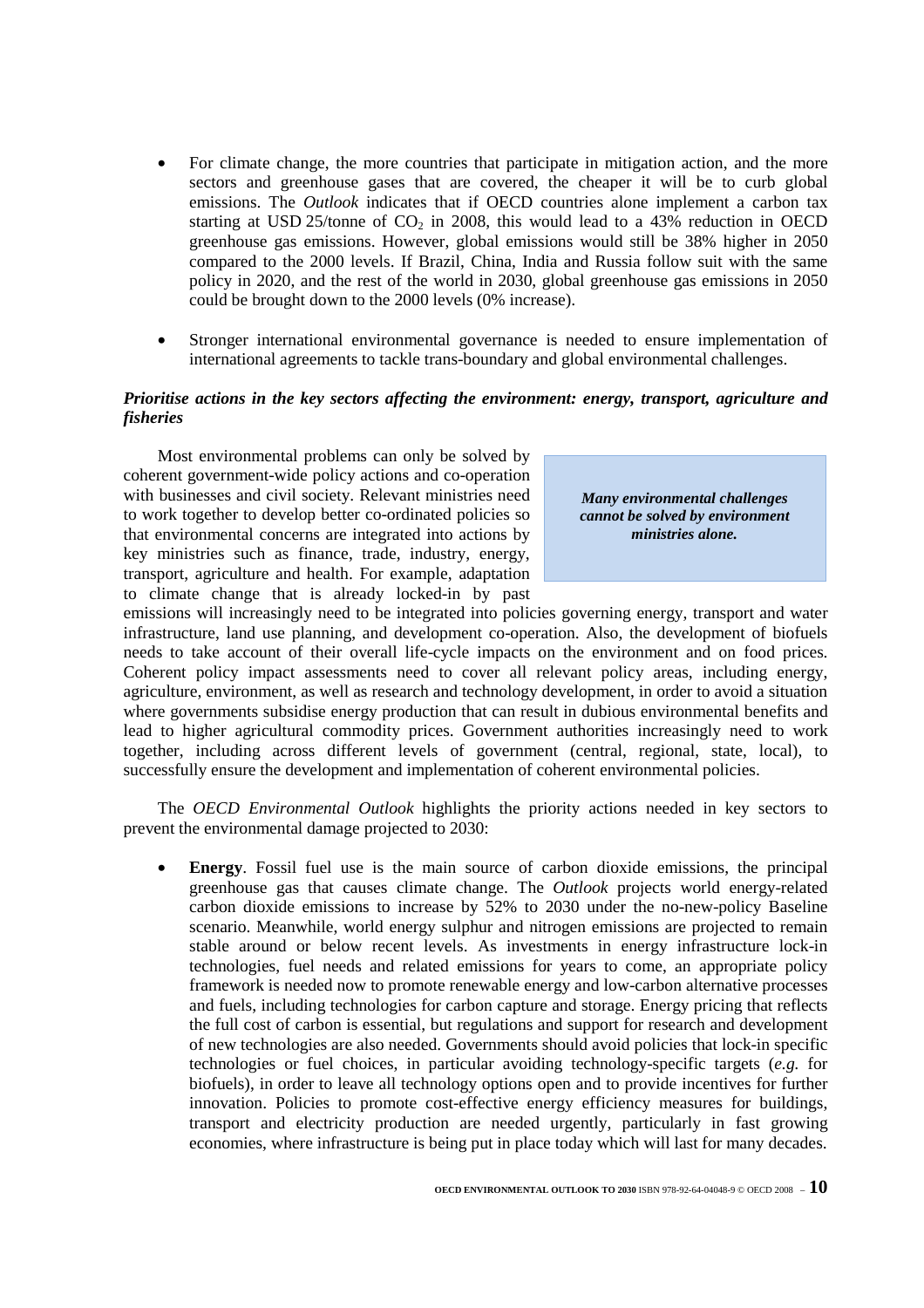- **Transport**. Air pollution and greenhouse gas emissions from transport are growing rapidly, from passenger vehicles, aviation and marine transport, contributing to climate change globally and causing health problems in many urban areas. The *Outlook* projects transport-related carbon dioxide emissions to increase by 58% to 2030, while sulphur and nitrogen emissions will fall by a quarter to a third from today's levels. Transport prices rarely reflect their full social and environmental costs, resulting in over-use and sub-optimal choices about the type of transport to use. Transport pricing should fully reflect the costs of environmental damage and health impacts, *e.g.* through taxes on fuels (including the removal of tax exemptions) and road pricing. Research and development of new transport technologies, including vehicles with better fuel economy, hybrid vehicles, etc., should be promoted, especially to help offset projected rapid increases in motorisation in non-OECD countries. The availability, frequency and safety of public transport should be strengthened to provide a viable alternative to private cars. It is mobility and access that need to be ensured, not "transport" *per se*.
- **Agriculture** is by far the largest user of water and is responsible for much of its pollution. The *Outlook* Baseline projects world primary food crop production to grow by 48% and animal products by 46% to 2030. OECD countries will account for large shares, particularly for animal products (37% in 2030 to feed 17% of the world's population). If no new policies are introduced, the conversion of natural land to agricultural use will continue to be a key driver of biodiversity loss. Under current policies, areas for biofuel crops are projected to increase by 242% between 2005 and 2030. Land-related greenhouse gas emissions are smaller than from energy sources, but still important. Production-linked subsidies have in many cases resulted in pollution of water resources and soil, and damaged ecosystems and landscape. Increasingly, production-linked payments are conditional on farmers adopting certain practices to reduce environmental harm. While such "cross-compliance" can help to reduce some of the negative environmental impacts of agricultural production, a more effective approach would be to remove environmentally harmful subsidies in the first place. Taxes on farm chemicals also help limit their use, while appropriate pricing of irrigation water would encourage more rational use of water and cost-recovery for irrigation infrastructure provision.
- **Capture fisheries** exert pressures on ecosystems and biodiversity through depletion of fish stocks, destruction of habitats and pollution. Those environmental pressures can undermine the productivity of affected fisheries and the livelihoods of fishing communities. Fisheries depend on a healthy marine environment. Fishing opportunities are influenced by climate change, natural fluctuations and environmental pressures from other human activities. While progress is already being made in some fisheries towards an ecosystem-based approach, the worrying outlook for capture fisheries highlighted in this report could be reversed by further measures to limit total catch levels, designate fishing seasons and zones, regulate fishing methods and eliminate subsidies for fishing capacity. Stronger international co-operation is needed in this area.

## **What are the obstacles to change?**

While policy reforms are achievable and affordable, some obstacles are preventing the ambitious policy changes needed, including:

• *Fears of impacts on industrial competitiveness.* Possible negative impacts on industrial competitiveness of environmental policies are a key obstacle to decisive policy actions. Resistance by affected sectors often challenges the political feasibility of introducing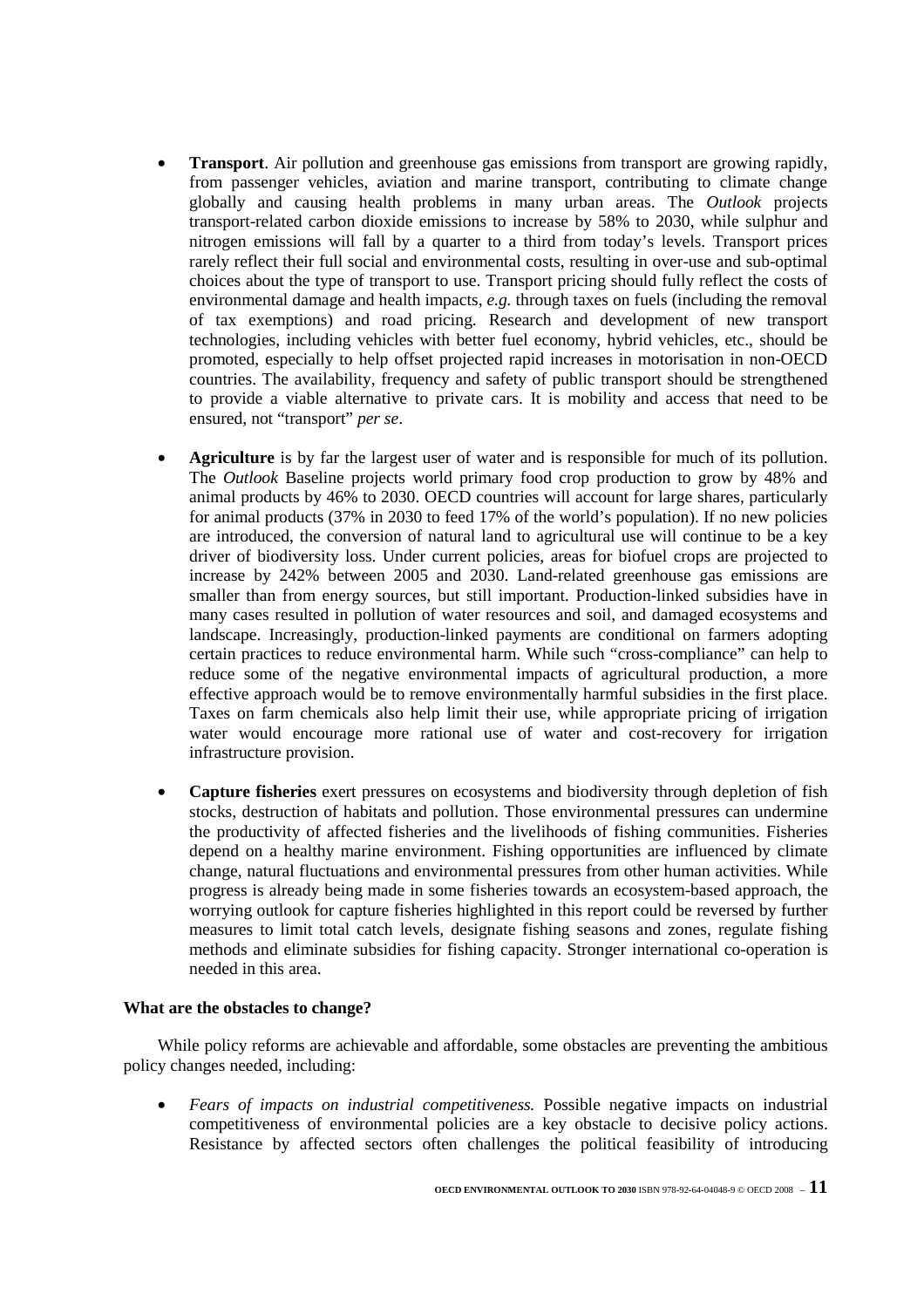environmental measures such as emission standards, targets and green taxes. But concerns about the competitiveness impacts of environmental policies are often overstated. Better information is needed on the actual impacts on affected firms and sectors and this should be compared with the wider and longer term benefits of environmental improvements and potential economy-wide efficiency gains. Nevertheless, some sectors can be adversely affected by environmental measures, especially when such measures are implemented in a non-global manner.

- *Uncertainty about who should take action and who should bear the costs of action.* This is especially so for global environmental challenges like climate change and biodiversity loss, for which the costs and benefits of policy action are unevenly distributed amongst countries and generations. Historically, the majority of greenhouse gas emissions have come from developed countries, but climate change is expected to have the largest impacts on developing countries. Looking forward,  $CO<sub>2</sub>$  emissions from non-OECD countries are projected to double to 2030, accounting for almost 73% of the total increase to 2030. However, on a per-capita basis, OECD country emissions will still be three to four times higher than non-OECD countries in 2030. Burden-sharing will be a key issue in the post-2012 climate architecture.
- *Underpricing of natural resource use and pollution.* "Getting the prices right" is often a very efficient way of keeping the costs of environmental policies low and greening the economy. But in practice it is difficult to accurately estimate the full costs of environmental, health and productivity damages caused by economic activities. If the full costs are reflected in their prices, polluting activities will be costlier and there will be clear price incentives for increased resource and energy efficiency. However, in most countries the use of scarce natural resources remains under-priced or even subsidised, and the polluter pays principle is rarely implemented fully. Unsustainable subsidies are pervasive in the industry, agriculture, transport and energy sectors in most OECD countries. They are expensive for governments and tax payers to maintain, and can have harmful environmental and social effects.

# **Removing the key obstacles to change**

The OECD work shows that clean and clever growth need not be expensive. Also, the right policies to protect the environment can lead to long-term net benefits for the economy. To realise this, the following approaches to policy development and implementation could be considered:

- *Phase in the policy to allow for options* such as transitional adjustments, recycling of tax revenues back to affected sectors, border tax adjustments in compliance with World Trade Organization regulations, and international co-operation to harmonise regulations and taxes. Improving public awareness of the overall costs and benefits of the proposed measures will also be important. Transitional measures can be part of the reform package to smooth the transition and soften any unwanted effects from structural changes on particular groups in society, such as increased energy bills for low-income families.
- *Work in partnership with stakeholders,* including business, academia, trade unions and civil society organisations, to find creative and low-cost solutions to many of the environmental challenges. Public support and buy-in, particularly by consumers and affected industries, are often needed to ensure successful implementation of ambitious policies.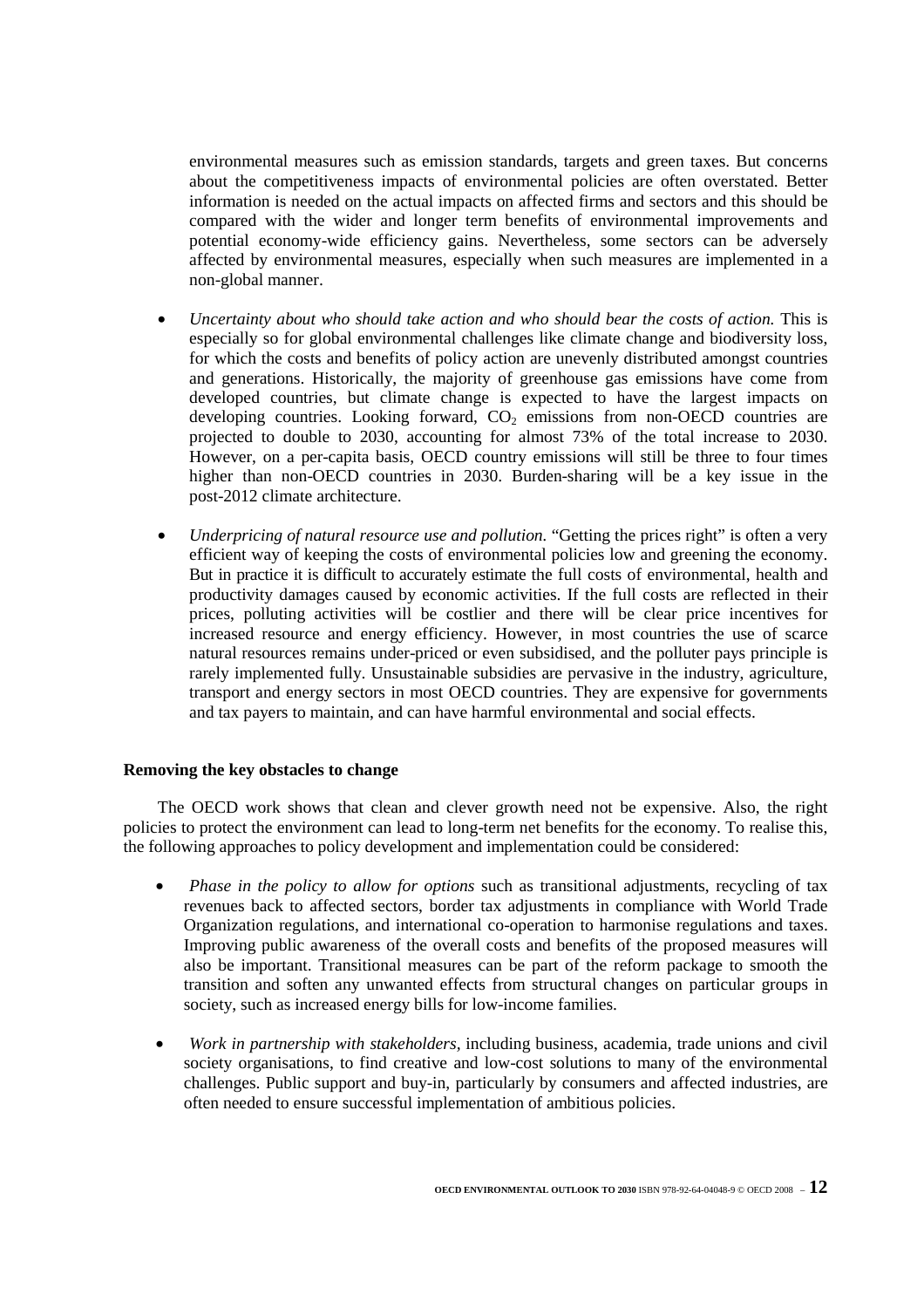- *Bring OECD and non-OECD countries together to identify environmentally effective and economically efficient solutions to common environmental challenges.* OECD countries need to take the lead to mitigate and help developing countries adapt to climate change and realise their mitigation potentials. To stop and reverse biodiversity loss, the need for action is primarily in developing countries where the richest natural resources are located, while the benefits of resource conservation extend globally. The long-term costs to society and the environment of not acting, or of further delaying ambitious action, are likely to outweigh the costs of early action.
- *Make widespread use of market-based approaches to enable efficiency gains and market advantage through innovation*. Market-based instruments — such as taxes, tradable permits and the reform or removal of environmentally harmful subsidies — are a powerful tool for sending price signals to businesses and households to make their production and consumption more sustainable.
- *Develop policy mixes, or combinations of instruments, tailored to specific national circumstances* to tackle many of the urgent remaining environmental problems. Mixes of policy instruments are needed because of the complex and often cross-sectoral nature of environmental issues. This typically means combining a robust regulatory framework with a variety of other instruments, such as strong pricing mechanisms, emissions trading or tradable permits, information-based incentives such as labelling, and infrastructure provision and building codes. In a well-designed mix, instruments can mutually support each other. For example, a labelling scheme can enhance the responsiveness of firms and households to an environmentally related tax, while the existence of the tax helps draw attention to the labelling scheme.

The *OECD Environmental Outlook* demonstrates that meeting the environmental challenges is both economically rational and technologically feasible. Seen from a long-term perspective, the costs of early action are far less than the costs of delaying; the earlier we act, the easier and less expensive the task will be. Policy-makers, businesses and consumers all need to play their part to implement the ambitious policy reforms which will deliver the most cost-effective environmental improvements. In that way, options are left open for future generations to make their own choices about how to enhance their well-being.